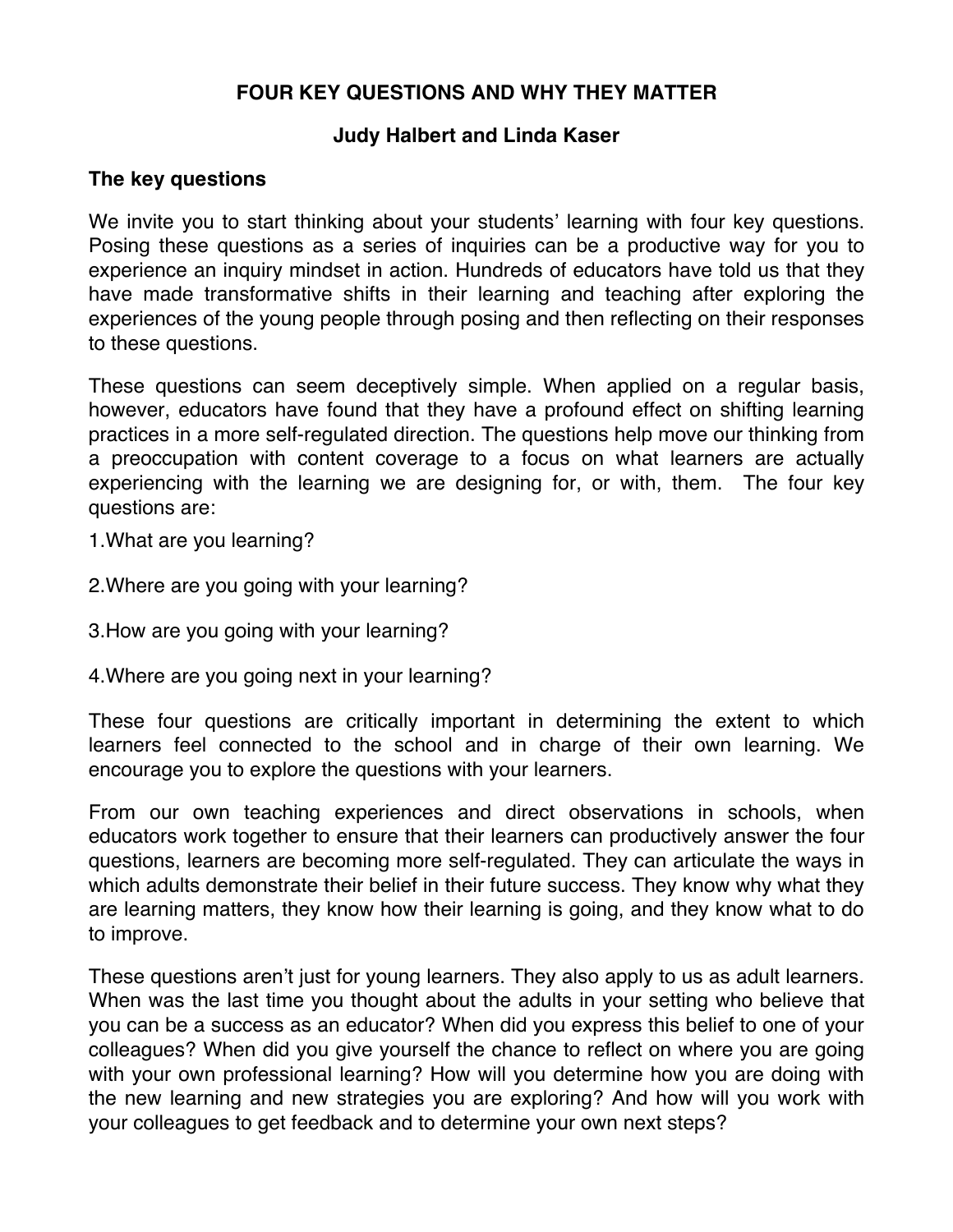#### **WHAT ARE YOU LEARNING? WHERE ARE YOU GOING WITH YOUR LEARNING?**

It critical to ensure that each learner understands the purpose for his or her learning. There is a big difference between learners knowing *what* they are supposed to be doing and knowing *why* what they are learning is important. Just posing this second question starts to shift the focus from simply completing a task towards more purposeful learning.

Sharing the intentions for learning must be done in thoughtfully. It is critical for learners to know where they are going with their learning - and this cannot be done in a formulaic way. Posting learning intentions on an overhead or whiteboard simply as a tokenistic exercise is, according to Dylan Wiliam<sup>xi</sup>, a 'desultory approach.' It is not what is intended by the strategy of clarifying, sharing and understanding learning intentions.

Our experience is that learners are only able to answer this question when they are helped to find personal meaning in what they are learning. Without a clear sense of purpose, many learners become disengaged and lose their sense of curiosity even as they continue to jump through the hoops of schooling. For learning to be relevant and purposeful, young people need to be in an environment where clarity about the big learning intentions, the big ideas, the big learning goals or the big questions is evident.

Michael Absolum,<sup>xii</sup> is a New Zealand educator who has spent considerable time working with Canadian teachers in Manitoba. He has described the way in which one elementary teacher explained the importance of learning intentions to her class:

*When introducing learning intentions to my class, I realized I needed to do it in a way that made it simple and clear. I began by asking them to imagine a dark tunnel. We talked about what might happen if we tried to walk through the tunnel without a flashlight to guide our way. The students shared ideas such as: we might bang into the wall, or we could fall over, we could get lost or even start walking in the opposite direction without even realizing it.* 

*I then explained that there have been times in my teaching when I have sent them into a dark tunnel because I haven't made it clear to them what it is I intended them to learn. I introduced the term learning intention here and explained that this was going to*  be the flashlight in my teaching and their learning. It would help us to know we are *heading in the right direction, taking away some of the confusion and unnecessary obstacles that could slow their progress and understanding down.* 

*Together we broke down what a learning intention was. Students suggested words such as our goal, aim or the learning we hoped would take place. We also looked into the dictionary and defined what learning was and what the word intention meant and put them together to gain a greater understanding of the term learning intention. I told them to tell me whenever they felt in the dark about what they were meant to be learning.*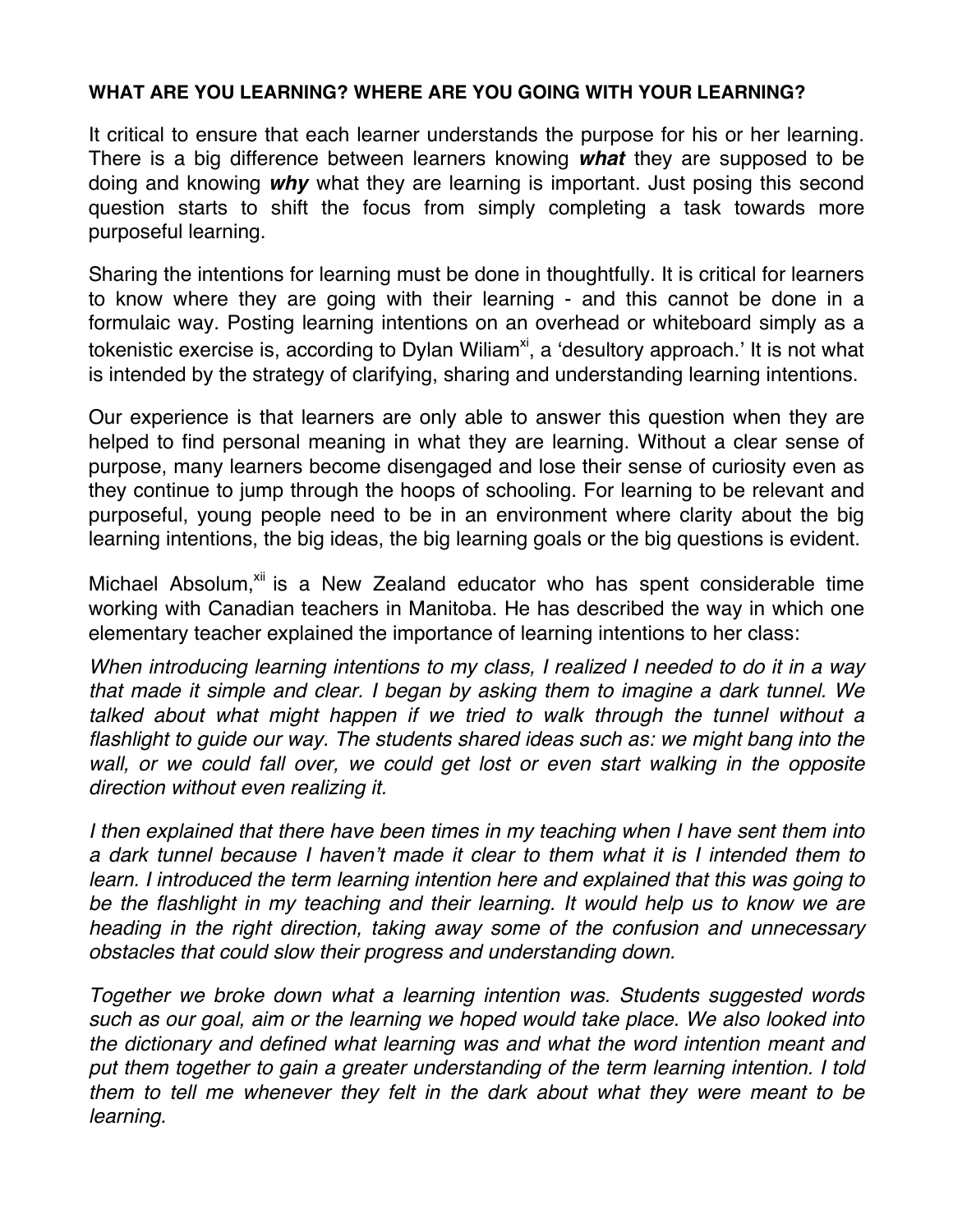Like this teacher, we all need to be able to step back from curriculum guides, lesson plans and polished units to think out loud with our colleagues about the big ideas in the areas we are teaching and why these concepts are genuinely important. This is not a place for solitary reflection. What is needed is an opportunity for professional dialogue, debate and decision- making. Reaching consensus about what is most important for young people to learn can be challenging. In some cases increased clarity about purpose and relevance may mean that we have to give up cherished units and popular projects or, at the very least, rethink why we are doing what we do.

An example of identifying the big ideas in the curriculum comes from the historical thinking community headed by Peter Seixas the current Canadian Research Chair in Education. Through a disciplined process of reflection, a community of teachers and academics, has identified six big concepts and six thematic critical questions that learners need to grapple with in depth if they are to develop historical consciousness.

Once teachers become aware of these concepts and questions, it becomes much easier to identify key learning intentions and to convey them to learners. Janet**,** a secondary teacher in a large Vancouver school, works within this framework as her Grade 11 students explore the following question: Does Canada deserve its reputation as a peace-loving nation? Her students investigate this question in depth as they examine a number of post World War Two events. Her Grade 9 students explore the process of classifying a series of causes of the North West Rebellion as they form views about causes and consequences.

Janet's colleague, Lawrence, is using lessons designed to generate learner understanding of the changes in Canada's record of racial tolerance over the period of a century. When students taught by Janet and Lawrence are asked to write and then provide a "ticket out the door" about what they are learning, they can provide clear evidence that they know what they are exploring and why it is important. They know why what they are learning matters.

Currently many jurisdictions are actively working to reduce the number of curriculum outcomes in order to encourage learning in greater depth. This increasing clarity about the big ideas and big learning intentions in each subject area will have a real payoff for learners and make teaching more enjoyable through the in-depth exploration of important ideas and concepts.

Today's learners need to know not only what they are learning, but also why it is important, and how it is connected to their lives outside of school. Regularly asking the question "Where are you going with your learning?" emphasizes the focus on the purpose and the direction of learning.

This question lets us know whether or not the learners really 'get' the importance of what they are learning. And, if they don't get it, then we need to figure out what are we going to do to make sure they do.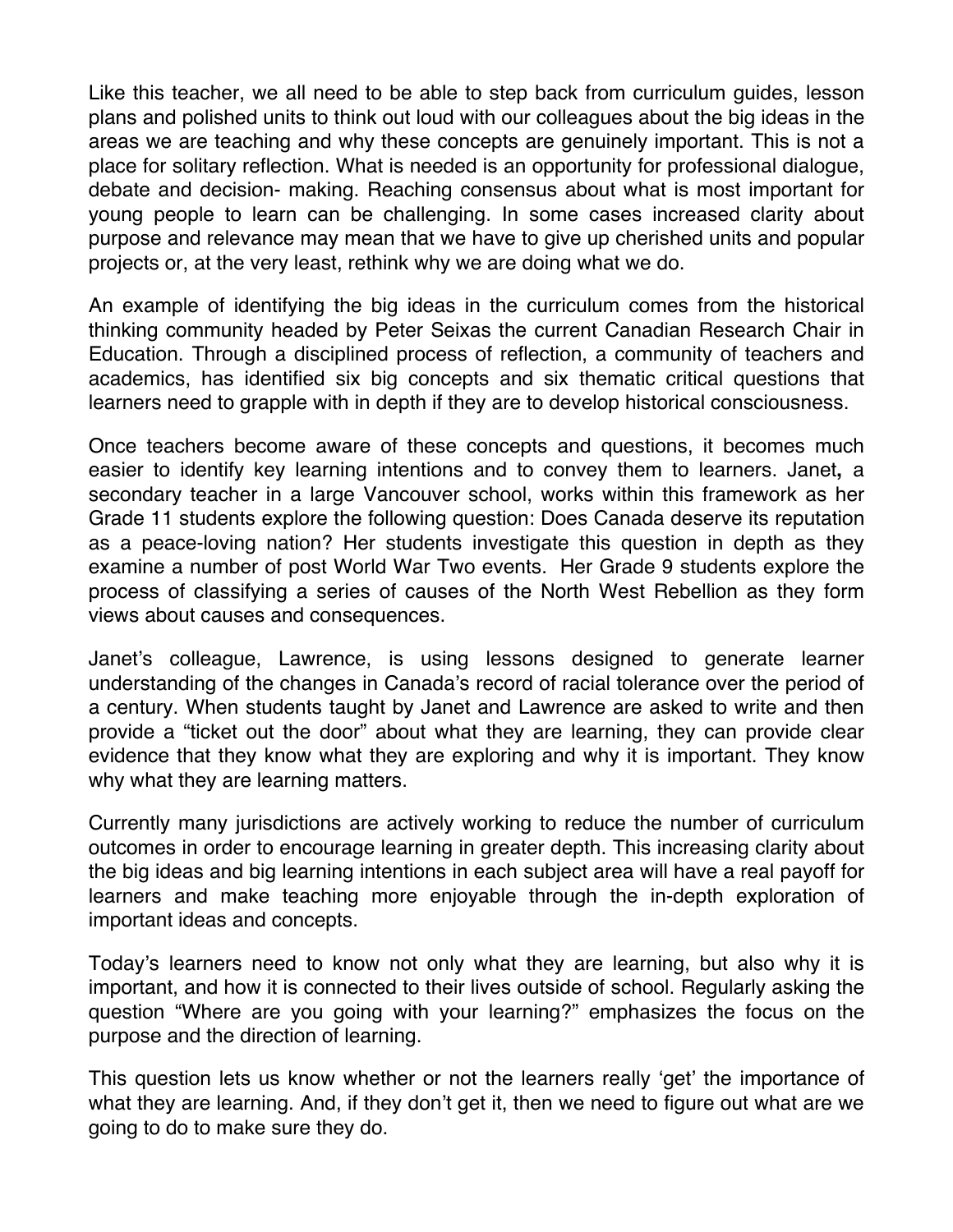### **HOW ARE YOU GOING WITH YOUR LEARNING?**

"Not bad." "I got 7/10." "The test is next week." "I'm not good at this." "My teacher says I'm doing ok." These are not the answers of intellectually engaged learners and they are not the answers we want to hear. What we do want to hear is evidence that learners have internalized clear criteria for what good work looks like. This knowledge allows them to reflect specifically on the successes they are experiencing, as well as some of the challenges they are facing. It is difficult for learners to provide thoughtful responses to this question if they have not been involved in creating or co-constructing criteria for success.

To construct criteria regarding the important features of learning requires that teachers know the subject area or discipline extremely well. Unpacking the learning progressions and then thinking with colleagues about the critical features to focus on, is a productive place to start. For example, discussions that lead to a shared understanding regarding the important features of persuasive writing or inferential reading will build clarity within learning and teaching practices – and increase the likelihood that learners will be able to internalize the criteria themselves.

At the same time, not all types of learning need extensive criteria for learners to understand the key features. In some cases a simple 'pre-flight' checklist is all that is required. What is critical is to make the expectations explicit and keep learner guesswork to a minimum.

Sometimes words can't describe everything. One of the most useful ways of explaining what is to be learned is to provide concrete, visual examples. The teachers in one Vernon school who devised a "clothesline" with writing samples at various levels created a simple and effective way for learners to check the level of their own writing. They could see clearly what their next steps might be. The Nisga'a carving instructor who showed samples of paddles with varying degrees of quality, and the clothing teacher who provided a range of samples of shoddy and quality garments were helping their learners internalize criteria for successful learning and results.

Dani, an English teacher and new formal leader on Vancouver Island has been working with the learning questions for the past few years. She describes her approach as follows:

*In my English 8, 9, and 10 classes I have my students answer the three self-regulated questions (or some variation of them) at the end of each class. I keep a binder at the side of the classroom and the kids go and grab their sheet every day and fill it in. Each student has his/her own sheet in the binder; each sheet has about 20 rows (10 per side) where they respond (one row each day... they somehow manage to squeeze in their responses in a variety of different ways... vertical, horizontal, self-created*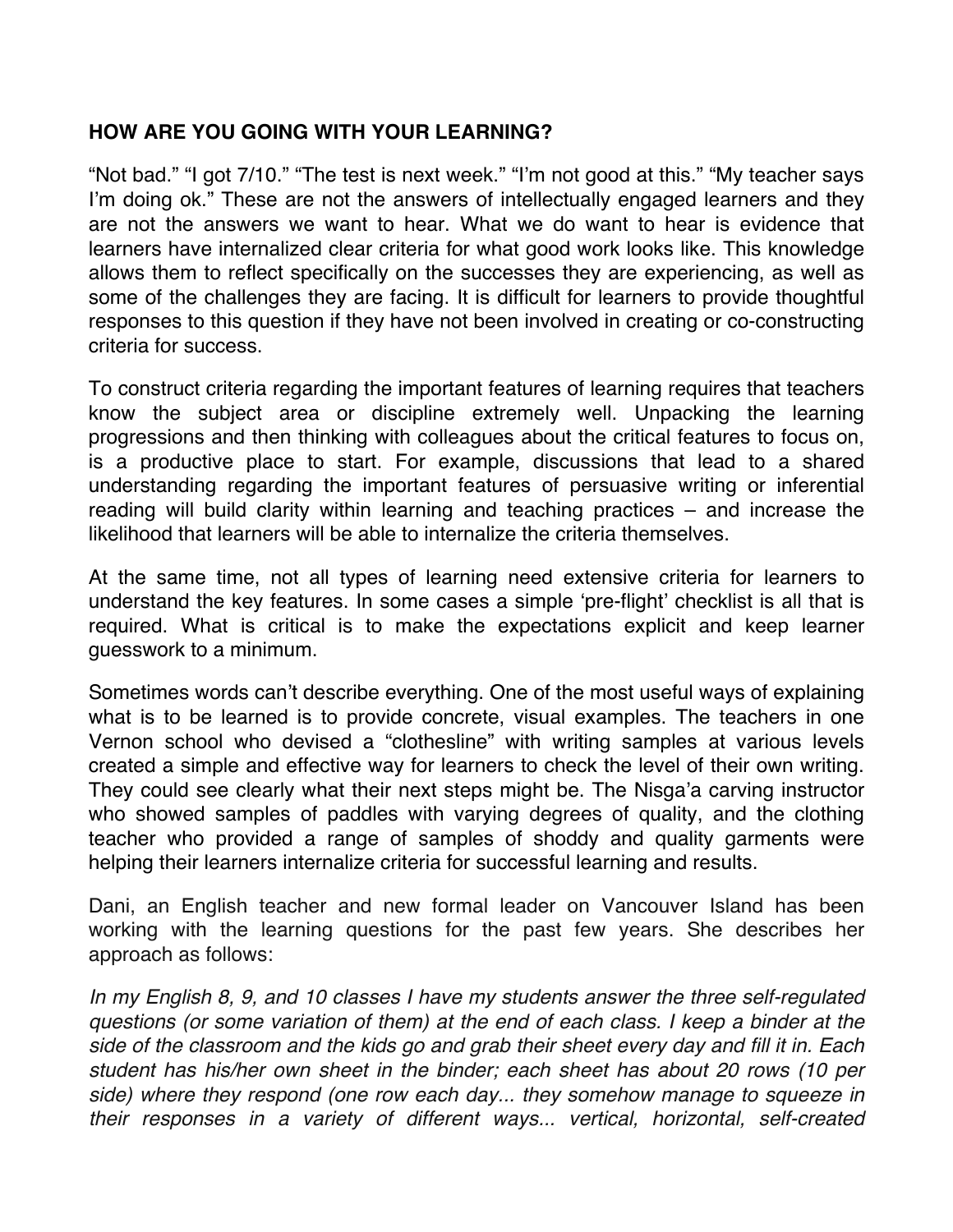*columns... whatever works for them).* 

*It is hard to say exactly (quantitatively) the impact that this exercise has on student learning, but I know it keeps the purpose of each lesson "Where are you going with your learning" in the forefront of all of our minds. This is especially helpful to me, as it prevents me from going way off track and always keeps me checking back to the most significant outcomes.* 

*I especially like reading the student responses to Question #3 "Where to next?" - or my slight re-phrasing - "What can I do to get better at this?" This always lets me know if I have communicated effectively either verbally or through written feedback in the margins of their work, or through the criteria sheets provided to the students. When they answer "IDK" (yes, it took me a while to figure out that that meant "I don't know"), then I know that I need to go back and try again.* 

Debbie, a Grade 7 teacher in the Northwest has also been working with these questions to help learners take more ownership of their learning. Occasionally she rephrases the questions to help them focus on what is most important. So she asks: What do you want others to know about your learning? What are your successes and what is challenging you? She has observed that learners tend to interpret the questions "how are you going with your learning?" in two distinct ways. Some students interpret the question in a global way, evaluating themselves as learners, and others interpret the question within the boundaries of what is currently being taught in the classroom. She describes how two learners responded to her questions and her own reflections on their thinking:

*When I asked Dylan how his learning was going, he replied, "I've got the learning intention and criteria and I am figuring out what I don't know and I'm thinking about what to do about what I don't know " and then he kind of waved me off because I was interfering with his learning. And when I asked Mark how his learning was going, he answered very specifically regarding the Science task at hand. "I know that there is going to be a property change because we are learning about property changes right*  now, so I'm thinking about what has changed." And Mark purposefully stopped and *referred to the board where the learning intention and task criteria were listed.* 

*I* notice that if I have been using performance standards within the context of the lesson, they will more readily answer with a reference to the performance standard, *and this makes the task much easier for the students. Although Dylan's answer appears to be more vague than Mark's, I think it reflects a deeper level of understanding. Mark has good mechanics, and relies heavily on the criteria. Dylan's answer is within the criteria but he is stating that he is thinking about what he really doesn't know – moving his response into a more metacognitive level. Mark is using the criteria to shape his thinking and as a way to find a "right" answer.* 

*When students cannot answer how the task is related to the learning intention, I know*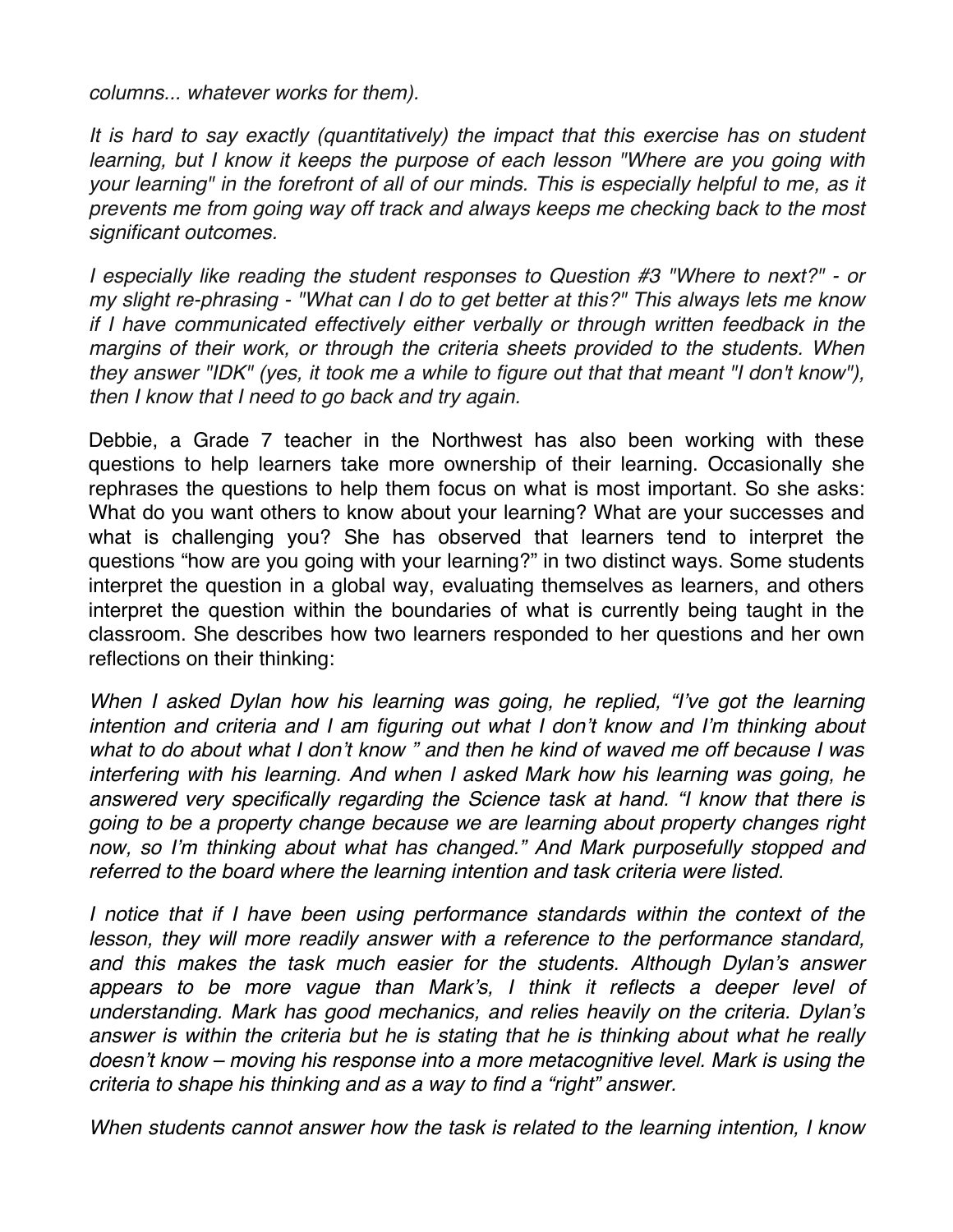*that I am in trouble, and need to do some re-teaching.* 

*I like asking my students how their learning is going because I get such unexpected answers. More often than not, it gives them a chance to reflect on how they are feeling about their learning – often the initial answer isn't directly connected to the criteria. It gives them a chance to think about whether they like what we are doing and if they find it interesting.* 

*Once I have listened carefully, then I move them into using criteria to describe the learning. It has taken a few months to shift their reflections from "I got this right," or "I'm not good at this," to "I need to work on using more descriptive scientific words," or, "the format of this paragraph could be improved by..."* 

Teachers like Dani and Debbie are helping to shift their students to a much deeper sense of themselves as capable learners. In their classes, the answer "I don't know" to the question "How are you going with your learning?" is a starting point for changing our teacher practices.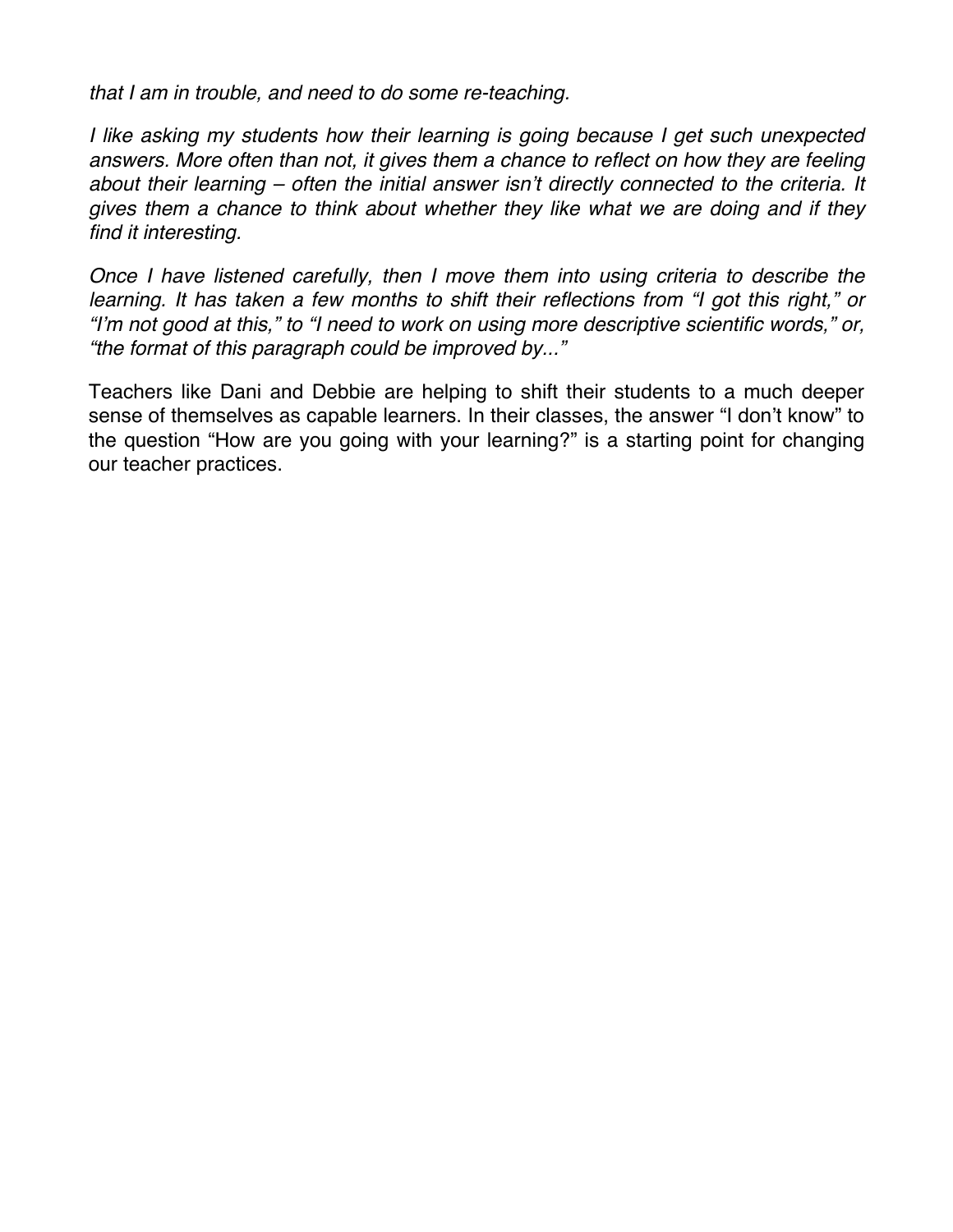# **WHERE TO NEXT?**

The ways in which teachers provide feedback to learners have a powerful impact both on their learning and on the development of a growth mindset. The impact of feedback is so important that we want to explore it further in this section.

In their original research paper, John Hattie and Helen Timperley proposed a model that described four different levels of feedback. The key point of their findings is that the level *at which the feedback is focused* influences its effectiveness:

1. Feedback about *the task* such as feedback about whether answers were right or wrong or directions to get more information.

2. Feedback about *the processing of the task* such as strategies used or strategies that could be used.

3. Feedback about *self-regulation* such as feedback about learner self-evaluation or self- confidence.

4. Feedback about *the learner as a person* such as statements that a learner is 'good' or 'smart'.

For learners to have a clear idea of what the next step in their learning is, they need to have feedback about the qualities of their work (*task*), and feedback about the process or strategies that are most helpful.

Feedback that draws the attention of the learners to their self-regulation strategies, or their abilities as learners can be effective if students hear it in a way that makes them realize they will get the results they want if they expend effort and attention.

Personal comments ("wow – are you ever smart") are not especially helpful in focusing on learning. These types of comments can unintentionally reinforce a fixed mindset rather than encourage a growth mindset.

We encourage you to think about the ways in which you provide feedback to your learners – and to use these questions as a starting point in determining the extent to which your learners feel connected and supported by the school community and in charge of their own learning.

The sinking of the Titanic intrigued Taylor<sup>xy</sup>, a boy in Grade 2. He couldn't wait to learn more about why the huge ship sank. Building on Kieran Egan's work on *Learning in Depth*, his teacher had introduced each learner to the opportunity to research in depth a topic of personal interest. Taylor was off and running – to the web, to the library, to the DVD collection. He prepared a PowerPoint of these findings to share with his classmates. He was excited that many of his classmates were really interested in what he was learning and their questions prompted him to think about where he planned to go next with his learning. He took their comments and their feedback as prompts to